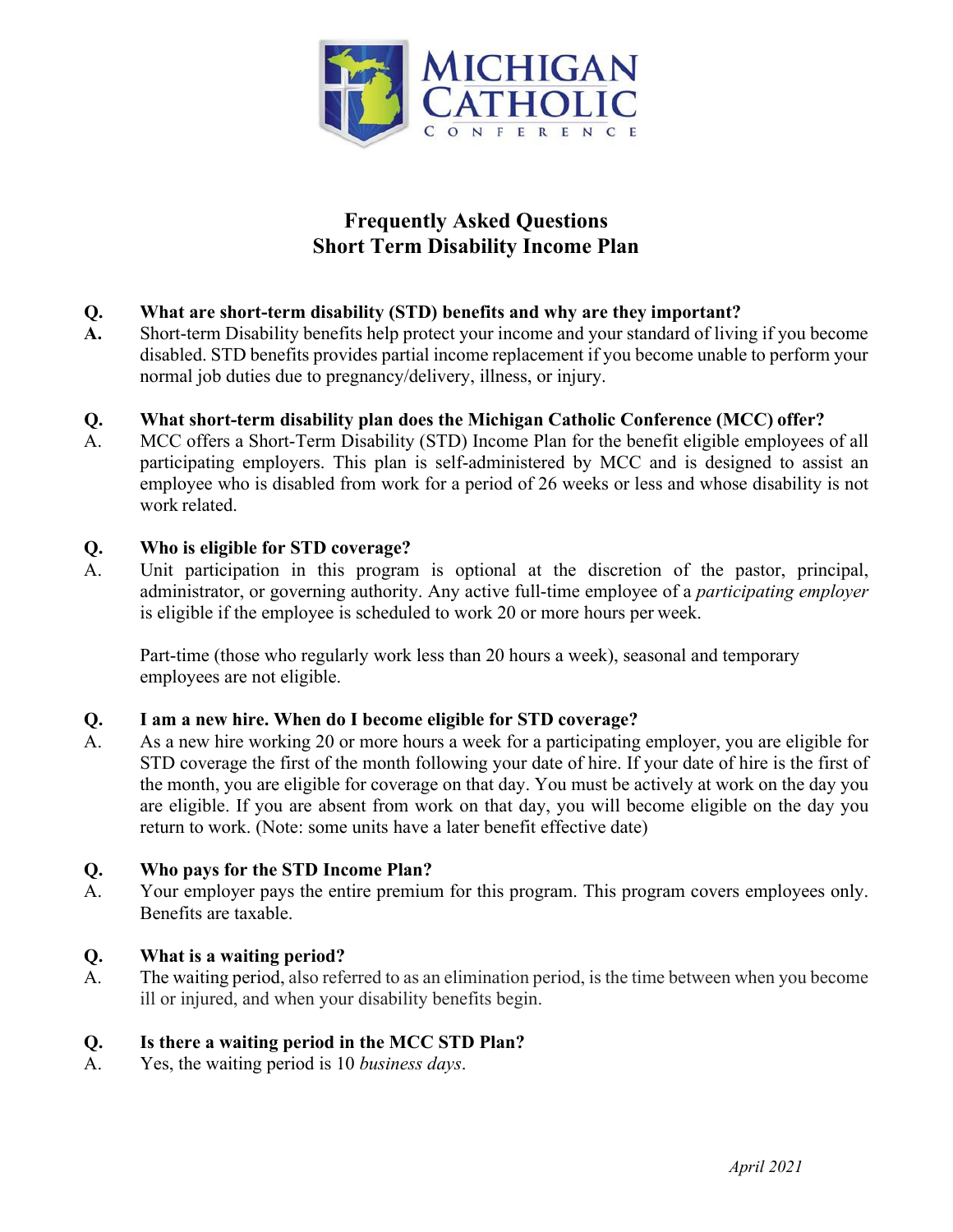### **Q. When does the waiting period begin?**

- A. The waiting period begins on:
	- The first business day after the last day Actively at Work, or
	- The date the total disability began.

For example, if you are actively working on a Friday, September 28 and your physician diagnoses you as totally disabled the following Monday, October 1, the waiting period would begin on October 1 and benefits begin 10 business days or Monday October 15.

#### **Q. Do I have to wait until the waiting period ends before I can file a claim?**

A. If you know you will be unable to work for more than 10 business days due to illness, injury, or pregnancy, you may file your STD claim before the waiting period ends. If your disability is planned (maternity, elective surgery) you may file an STD claim prior to a period of disability. You do not have to wait until the waiting period has passed to file a claim.

#### **Q. Can I use sick/vacation time?**

A. Yes, you may choose to use any accrued sick/vacation/PTO to during the 10-day waiting period. You may also use your sick/vacation/PTO into the benefit period. **However, you may not receive STD benefits for the same period your employer pays you using sick/vacation/PTO.** Your employer must report on the Employer Section of the application when your last date was paid through.

#### **Q. How much is the STD income benefit?**

The MCC STD plan pays 66-2/3% of your weekly earnings, round to the next highest dollar.

#### **Q. How long are benefits payable?**

**A.** The maximum benefit period is twenty-four (24) weeks beginning after the waiting period is complete.

#### **Q. Is there a maximum STD income benefit payable?**

A. Yes, the maximum income benefit is \$1,860 per week.

#### **Q. Are my healthcare premiums or garnishments deducted?**

**A** No, the only deductions are federal and state taxes.

#### **Q. How do I qualify for STD benefits?**

- A. STD benefits are paid if you:
	- Become totally disabled according to the plan's definition while covered under the plan, and
	- Remain disabled during and after the waiting period.

#### **Q. What does total disability or totally disabled mean?**

A. Total disability or totally disabled means that you are unable to perform the material and substantial duties of your own job due to injury or sickness which requires the care of a physician.

#### **Q. What if I am partially disabled?**

A. If your physician has listed you as totally disabled for the first two weeks (waiting period) MCC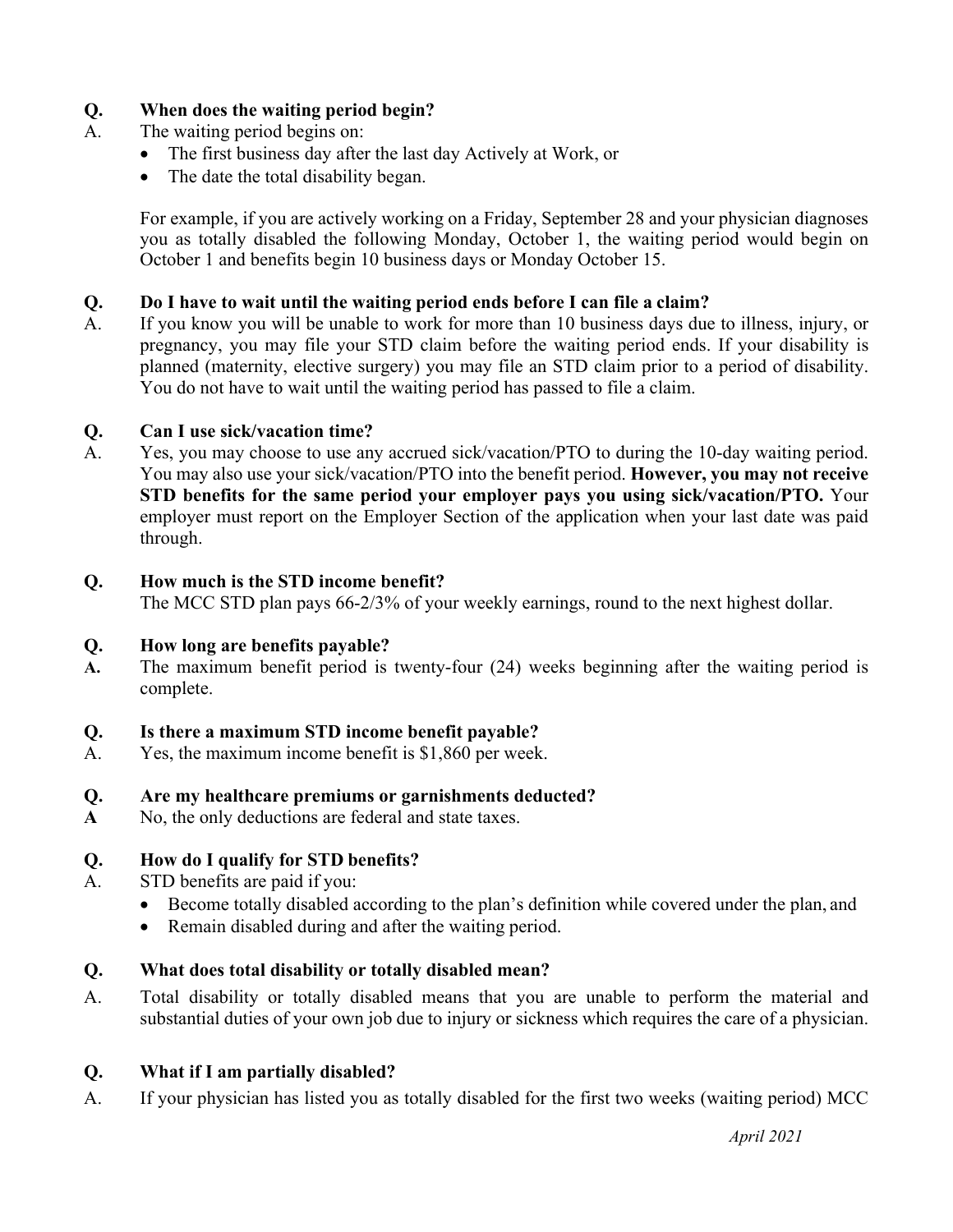may pay partial disability.

### **Q. What does injury mean?**

A. Injury means any accidental bodily injury which results in total disability independently of all other causes and which begins within 90 days of the date of the accident.

### **Q. What does sickness mean?**

A. Sickness means an organic disease, injury as describe above, pregnancy and its complications, alcoholism or drug addiction, or mental illness which requires regular care of a psychiatrist.

# **Q. Is there a pre-existing condition exclusion with this plan?**

A. Yes, the STD plan will not cover any disability caused by, or contributed to, a pre-existing condition or resulting from a pre-existing condition until you have been actively at work for a period of at least 5 days after becoming an eligible employee.

### **Q. How often will I be paid?**

A. STD benefits are paid every other week, also known as biweekly.

### **Q. Are STD benefits taxable?**

Yes, the MCC STD income benefit is taxable income.

### **Q. How many weeks of disability payments will I receive benefits following the birth of a baby?**

A. The disability period for a normal delivery is generally 6 weeks post-partum (10-day waiting period, 20 days (4 weeks) of STD Income benefits). The disability period for Caesarean section is generally 8 weeks post-partum (10-day waiting period, 30 days (6 weeks) of STD Income benefits).

#### **Q. Where can I find a claim form?**

A. You can find a claim form here. If you prefer, you may also contact the MCC Benefits Team at 800-395-5565, or via email at Benefits@MICatholic.org, and one will be provided.

# **Q. How do I file a claim?**

A. The completed STD Application is required to file a claim. The Employee Section; Employer Section; and Physician Statement, must all be completed before a claim can be processed.

# **Q. I am concerned about protecting my health information. How do I do this?**

A. MCC has included a Protected Health Information Release in the packet so that you can let MCC know if you would like anyone else, besides yourself, to speak with us to regarding your claim. This form must be completed before we can speak family members, bookkeepers, etc.

# **Q. When should I file a claim?**

- A. Written notice of a claim on a form provided by the Michigan Catholic Conference must be filed with MCC *within 30 days* after the date you become disabled.
- **Q. What happens if my doctor wants to extend my disability past his or her original assessment date?**
- A. A Continuation of STD Claim Form must be completed then submitted to MCC. This form can